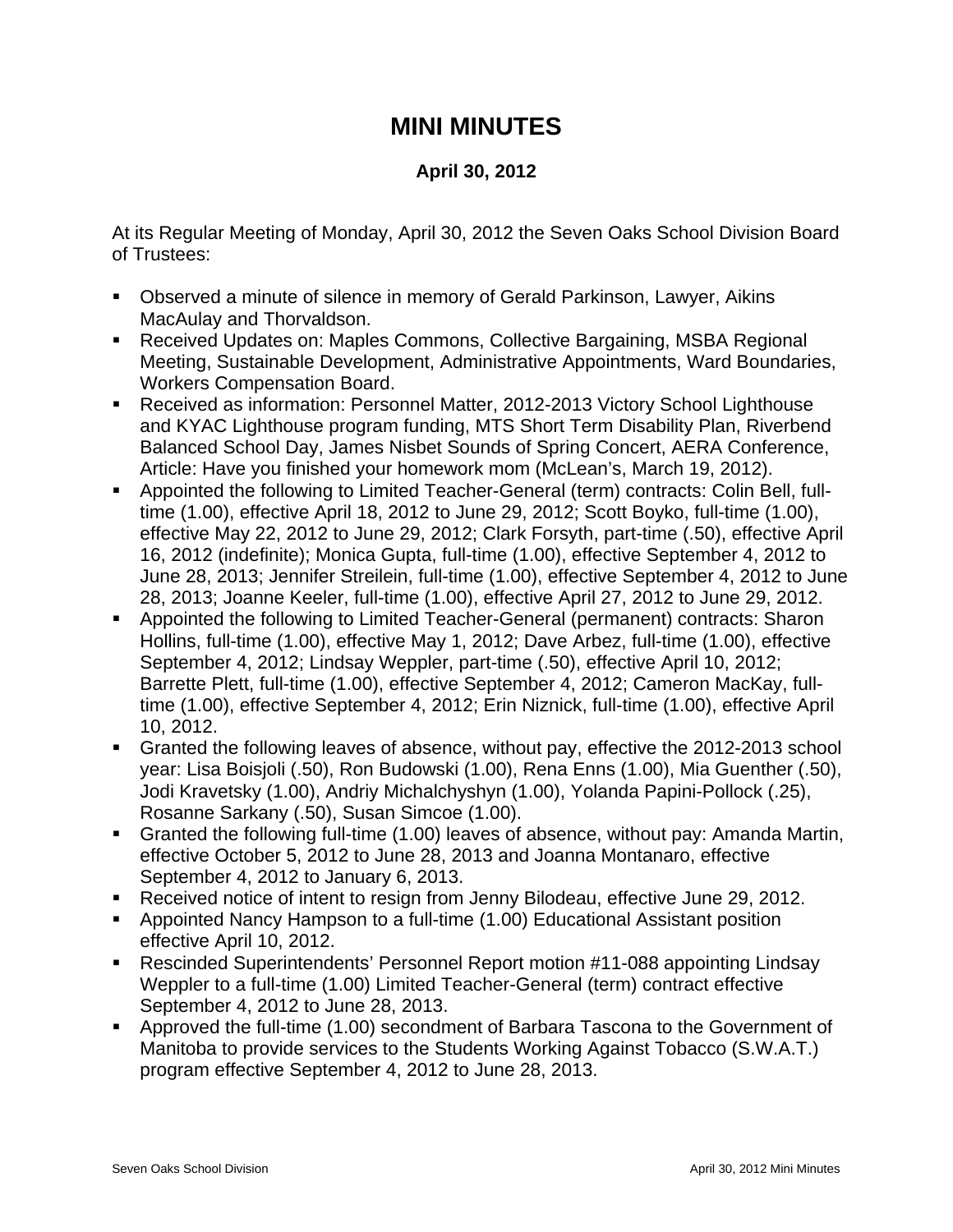- Appointed Clark Forsyth to a Substitute Teacher contract for the 2011-2012 school year.
- Approved that Maxim Truck and Trailer be awarded the 2012-13 school bus tender on the basis of low bid.
- Approved that Fiber.ca be awarded the Request for Proposal RFP001 for the Divisional Private Wide Area Network (WAN) build on the basis of low bid.
- Approved that the school calendar for the 2012-2013 school year be approved with September 4 and 5, 2012 being orientation days for Kindergarten to Grade 8 schools.
- Approved that the Board direct the Secretary-Treasurer to respond to SOTA's request, dated April 9, 2012, to renew or amend any collective agreement between the Seven Oaks School Division and the Seven Oaks Teachers' Association which has an effective date that ends June 30, 2010.
- **Approved that the Division develop a submission to the Province on the Preparation of** Regulations Associated with the Planning and Land Dedication for School Sites Act by May 14, 2012.
- Presentation by Martin Zeilig, resident, Seven Oaks School Division regarding missing plaque on Kingsbury Avenue recognizing the site of John H. Gunn School.
- Approved that the Board purchase a table of eight (\$200) for the Asian Heritage 10th Anniversary Celebration on Saturday, May 5, 2012.
- **Presentation: Hiring process/ experience and reflections of new teachers.**
- Approved that the Board approve SOTA's request to hold a Wine and Cheese celebration at Garden City Collegiate Commons on Thursday, May 31, 2012 from 4:00 p.m. until 7:00 p.m. to honour Long Service and Retiring Teachers (cash bar).
- Approved for payment:
	- Cheques #2122333-#2122682 and #394-#420, US\$ cheques #212100-#212111, direct deposits #20124190-#20124898 and pre-authorized debits #201085- #201102 in the amount of \$1,708,069.40 be approved.
	- Invoice No. 633412 for the Maples Roof Phase 1 project in the amount of \$1,312.50 be paid to D.K. Bennett & Associates.
	- Invoice No. 636712 for the Maples Roof Phase 1 project in the amount of \$1,837.50 be paid to D.K. Bennett & Associates.
	- Invoice No. 35276 for the Maples Roof Drainage project in the amount of \$945.00 be paid to MCW/AGE Consulting.
	- Invoice No. 35277 for the Maples Roof Drainage project in the amount of \$1,128.75.00 be paid to MCW/AGE Consulting.
	- Invoice No. 10670 for the Garden City Collegiate Science Lab project in the amount of \$5,190.98 be paid to Number Ten Architectural Group.
	- Certificate of Payment No. 8 for the Maples Roof Phase 1 project in the amount of \$109,987.75 be paid to Oakwood Roofing & Sheet Metal Co. Ltd.
	- 7-1/2% Statutory Holdback on Certificate of Payment No. 8 for the Maples Roof Phase 1 project in the amount of \$8,493.26 be paid to the SOSD/Oakwood Roof-442 Maples Roof Phase 1 account.
	- Invoice No. 3803 for the new Amber Trails School project in the amount of \$46,643.46 be paid to Prairie Architects Inc.
	- Invoice No. 3852 for the new Amber Trails School project in the amount of \$116,754.53 be paid to Prairie Architects Inc.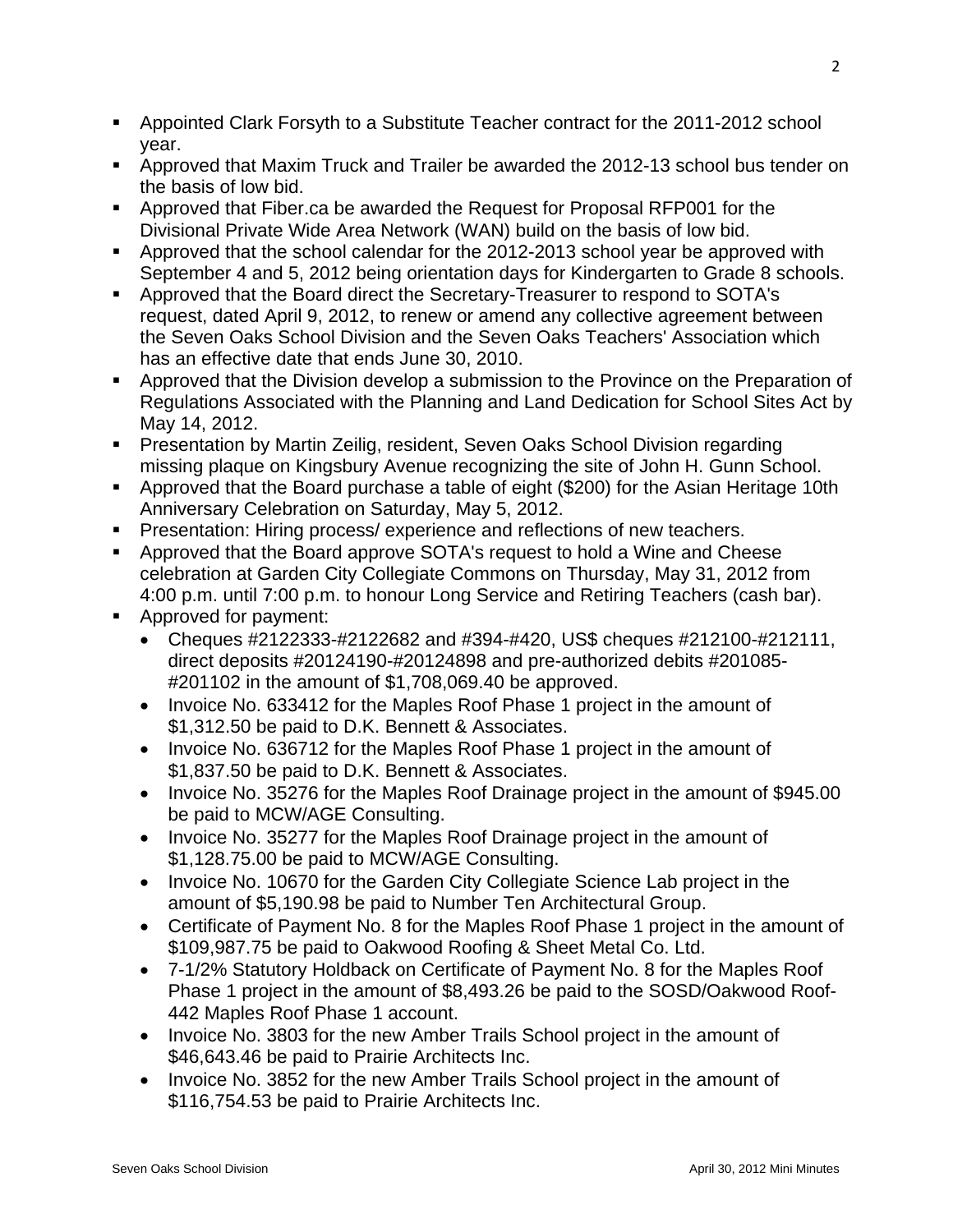- Invoice No. 648853 for the Modular Classrooms (45,46,47) FY 2012 project in the amount of \$8,043.12 be paid to Stantec Consulting.
- Conference Reports received from:
	- David Ingram, Vice-Principal, West St. Paul School: Critical Leadership for Sustainable Change, February 16 to 17, 2012 - Winnipeg, Manitoba.
- Correspondence received:
	- Wayne Shimizu, Secretary-Treasurer, Seven Oaks School Division: Letter to CRS Advanced Technology advising that Seven Oaks will not be renewing its SubFinder license when it expires May 31, 2012.
	- Nancy Allan, Minister of Education Minister's Awards: Barb Hamilton, ÉSOMS, recipient of the 2011-2012 award. Part of the award is \$500 toward a school project or the purchase of equipment in the school.
	- Manitoba Education Instruction, Curriculum and Assessment Branch: Grade 7 Mathematics: Support document for teachers.
	- Manitoba Education Instruction, Curriculum and Assessment Branch: Discontinuation of Blackboard / WebCT Version 6 as of June 30, 2012.
	- Manitoba Reading Association: The 2nd Adolescent Literacy Summit, April 25 & 26, 2013 - Viscount Gort Hotel.
	- Winnipeg School Division: Reciprocal Teaching: Revitalizing Reading Comprehension Workshop. Thursday, November 8, 2012 - Canad Inns Garden City.
	- Canadian School Boards Association: Election of new President, Sandi Urban Hall of the Saskatchewan School Boards Association.
	- MSBA e-bulletin, April 25, 2012.
	- Lorraine Maciboric, Executive Director, The Tallman Foundation: Monetary donation to purchase a Smart Board for classroom use at Forest Park School.
	- Province of Manitoba News Release: April 5, 2012 Province provides new funding to child-care centres for 900 spaces.
	- Province of Manitoba News Release: April 16, 2012 Excellence in teaching recognized during Education Week.
	- Province of Manitoba News Release: April 24, 2012 New legislation would increase access to community, school facilities for families: Allan.
	- Province of Manitoba News Release: April 27, 2012 Manitoba to Host Prestigious International Student Science Fair.
	- Manitoba Health: Request for public feedback concerning the proposed Defibrillator Public Access Act. A public consultation document is available on Manitoba Health's website at <http://www.gov.mb.ca/health/legislation/dpaa.html>.
	- Maria Amagasu, Architect, Public Schools Finance Board: Maples Collegiate Phase 1 Roofing Project - Tritech Change Order.
	- Number Ten Architectural Group: West St. Paul Elevator Project Change Orders #12 and #13.
	- John Melo, Stantec Consulting: Modular classroom site work drawings (for A.E. Wright, James Nisbet and O.V. Jewitt).
	- Robert Obirek, MCM Architects Inc.: Certificate of Substantial Performance for the Seven Oaks Modular Classrooms project.